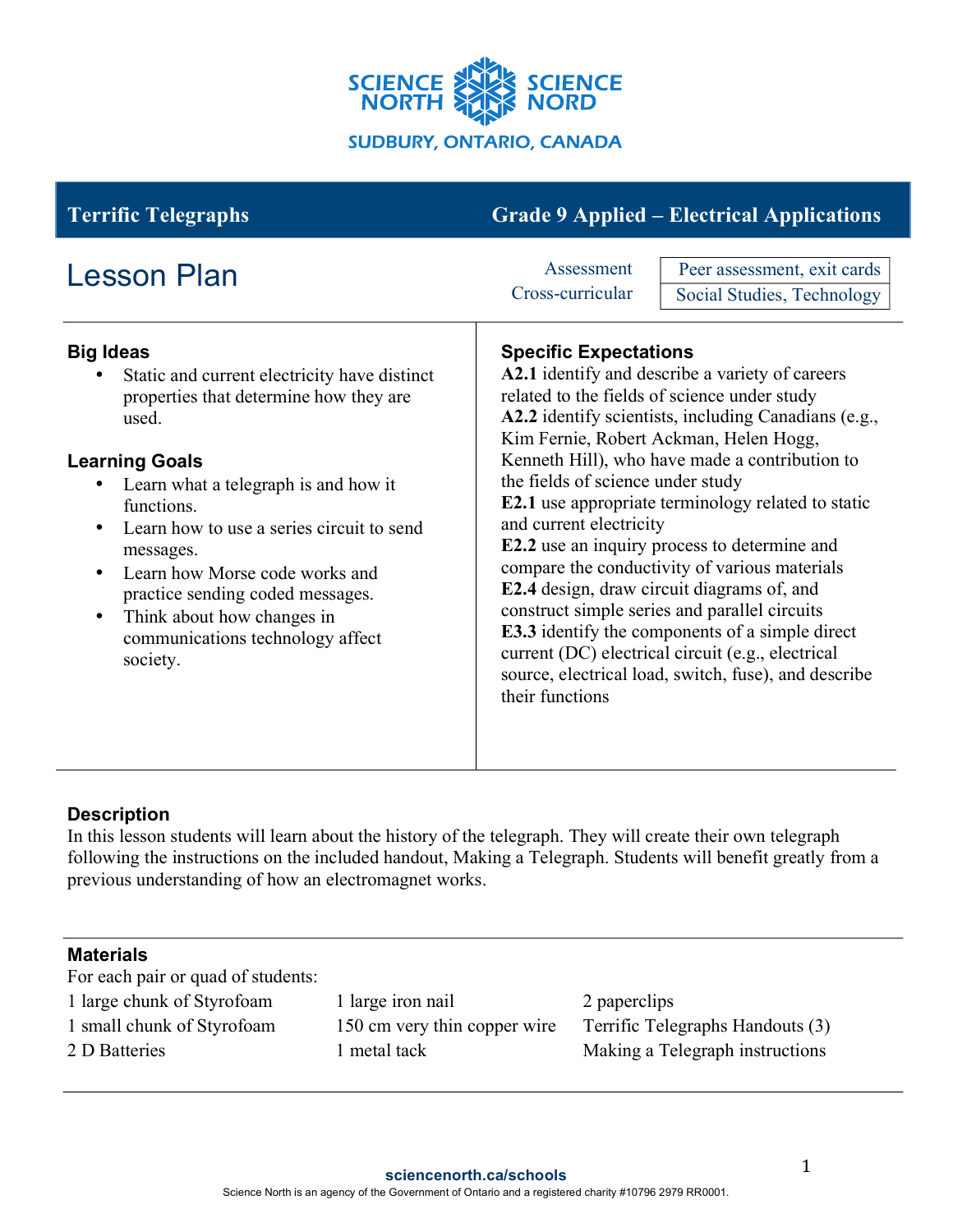### **Safety Notes**

If you leave your button pressed you create a SHORT CIRCUIT and the wire may get hot.

### **Introduction**

- Students will be introduced to some facts and history of communications technology through a kinesthetic activity called Cross The Line. An open space in the classroom should be separated into two halves (ex. with masking tape) with one side marked True and the other False.
- The teacher makes a series of statements about telecommunications (below) and students move to the part of the room that matches what they suspect the answer is. They may choose to straddle the line if they cannot decide. The teacher then reveals who is right and may encourage follow up discussion or questions. Teacher answers are included with the questions below. The accompanying PowerPoint presentation (Terrific Telegraphs Visuals) may be used to emphasize the recent news stories associated with questions 1-3. Slides 2-4.

# **Cross the line - History of Telecommunications**

- 1. More people around the world have cell phones than ever had land lines (T)
- 2. There are more working toilets in the world that working cell phones (F)
- 3. There are more mobile devices in the world than people (T)
- 4. There were more than 29 million mobile phone subscriptions in Canada in 2015 ( $T it$ ) was 29,202,796)
- 5. Cellular car phones were first introduced in 2001 (F In 1985)
- 6. In the early 1880's some well-to-do telephone owners started the unusual trend of paying to have a theatre employee hold a telephone receiver backstage, transmitting live plays and operas into their living rooms. (T)
- 7. The wireless phone was first introduced in 1992 (F was actually 1982)
- 8. In the first month of the Bell Telephone Company's existence in 1877, only sixty thousand telephones were sold! (F - It's actually only 6 phones!)
- 9. Being rude to a telephone operator in Prussia was once a crime (T)
- 10. During American President Lyndon Johnson's term, many people misdialed the White House number and instead reached the New York home of Rose Brown who had a near identical phone number. (T) He wrote and thanked her for her diplomacy in receiving his highly sensitive calls and promised to return the favor when her friends and family accidentally dialed the White House.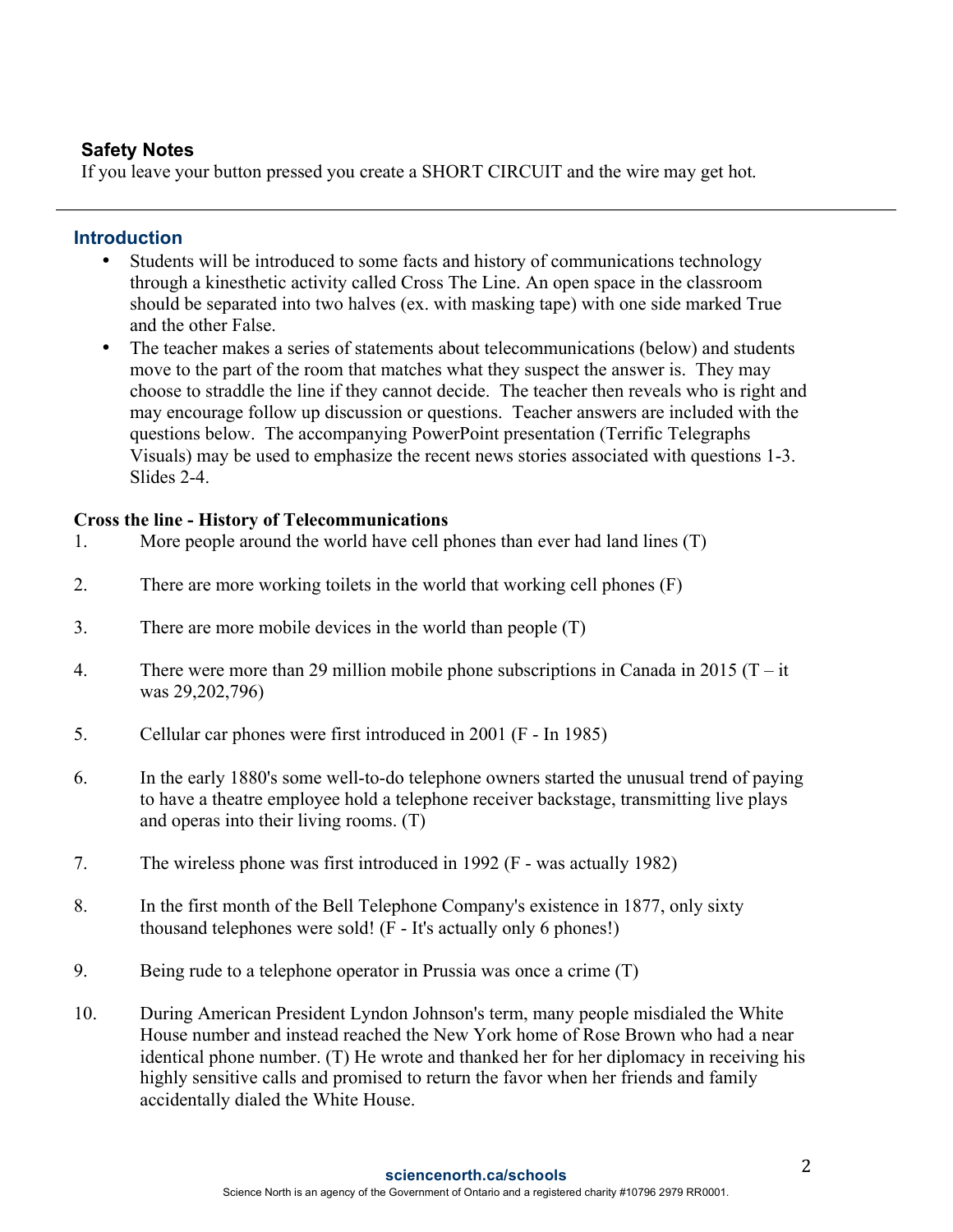# **Action**

- After 'Cross the Line' the teacher will read the quotation by Alexander Graham Bell (slide 5) and discuss how students will be building and using the precursor to the telephone.
- The teacher will lead students through brief slides and supporting video clips regarding Morse code. (slides 7-8)
- Students will write their own name in Morse code on a notecard. The teacher will collect the notecards, then redistribute them to the class and students must translate the name and return it to its rightful owner. (slide 9)
- The teacher will walk students through the construction process for a telegraph (slides 14) and show brief clips of it being used to relay messages (slides 10-15). \*Note: Slide 15 contains important safety information regarding short circuits and the heating of wires.
- Students in pairs or quads retrieve their materials and work to create their own telegraph. Note: placing the paperclip the right distance from the top of the electromagnet is tricky business. Students may become frustrated and should be reminded that they will need to engage patience and problem solving skills.
- In pairs, students are given their 'Secret Messages' dossier. In pairs, students take turns using their telegraph to convey their first two secret messages. Once completed students write their own secret message to convey to their partner.
- If some students finish early they should be directed to play 'Telegraph Hangman'. It is played like the traditional hangman word game but in order to choose a letter students must convey it through their telegraph.

# **Consolidation/Extension**

- Students should be given 'Changes, Changes Everywhere' and will complete the following:
	- o They will be prompted to draw a circuit (schematic) diagram of their telegraph. On it they should draw arrows to indicate the direction of current flow and state if their circuit is series or parallel (it's series, which they should know from their secret message exchange or prior learning).
- Watch the video and read the article at the link below and answer the following questions:
	- o http://www.cnn.com/2013/07/15/world/asia/last-telegram-india/ (French video: https://www.youtube.com/watch?v=satS8NTYF5U)
	- o What type of person do you think is more likely to adopt newer communications technology? What type of person do you think is less likely? Make a chart showing their possible characteristics.
	- o Should people be forced to adapt to new forms of communication or should we try to accommodate those who want or need to continue to use older forms (opinion).
	- o What do wealth and poverty have to do with adopting new forms of communications technology? Are new technologies always 'fair'?